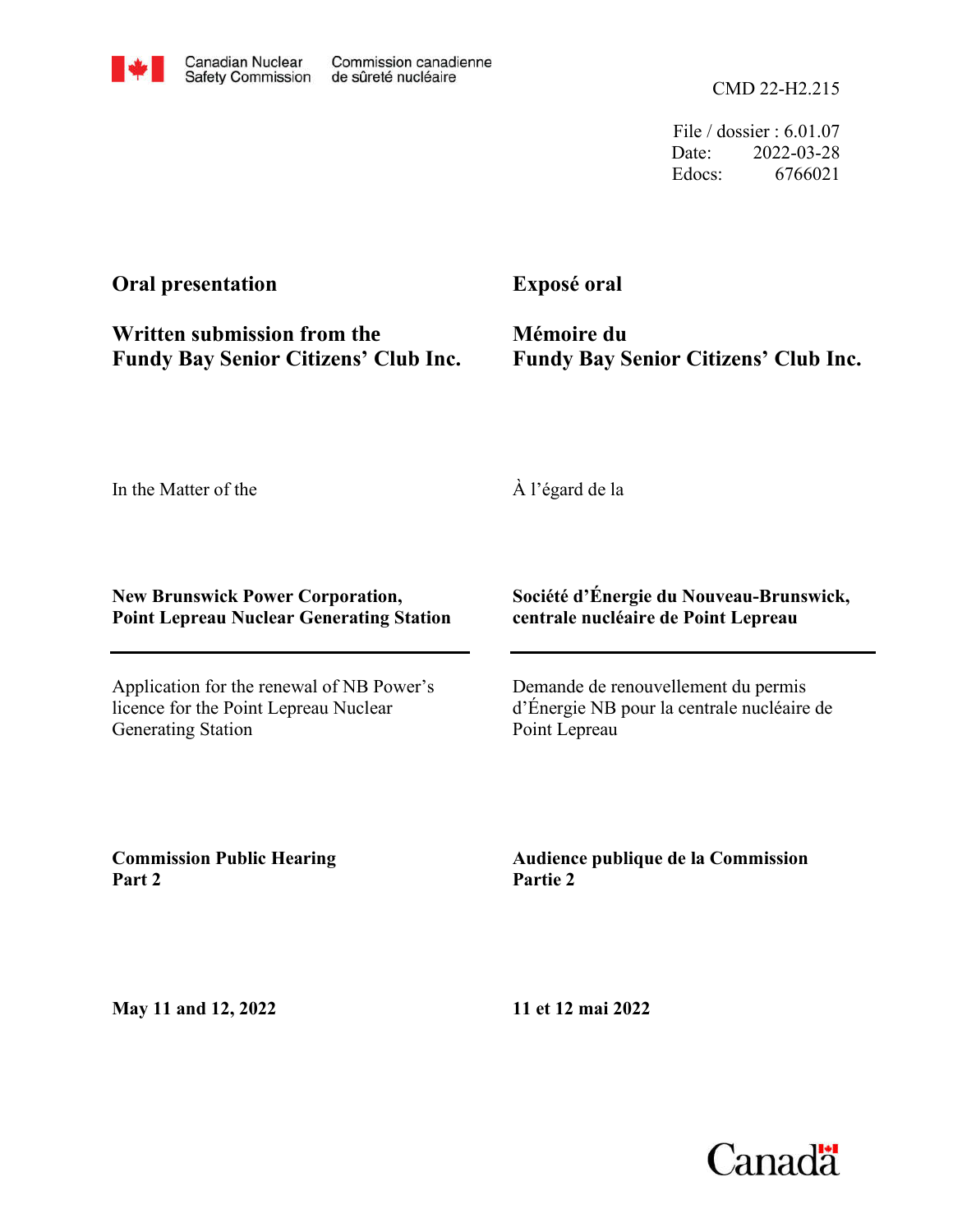## **Fundy Bay Senior Citizens' Club Inc.** <sup>421</sup> Maces Bay Road, Maces Bay, NB, E5J 1T3

March 26, 2022

Canadian Nuclear Safety Commission Commission Secretariat Email: interventions@cnsc-ccsn.gc.ca 280 Slater Street, P. 0. Box 1046 Ottawa, ON K1P 559

**SUBJECT:** Point Lepreau License Renewal

Dear Commission Secretariat,

This letter is to request permission to intervene for the Point Lepreau Nuclear Generating Station's operating license renewal. Please consider this letter to be not only my personal written submission but also on behalf of our Seniors' Club members. We will also appear in person at the Part 2 hearing.

<sup>I</sup> am <sup>a</sup> resident of Dipper Harbour and the President of the Fundy Bay Senior Citizens' Club Inc. situated in Maces Bay, which is very close to the Point Lepreau Nuclear Generating Station. The Club was established in 1974, with over 100 members of many generations. The mission of the Fundy Bay Senior Citizens Club Inc. is to provide activities, education, and entertainment to improve the overall health and quality of life for seniors and to promote Interaction with other community members.

<sup>I</sup> have been <sup>a</sup> member of this community for eight years and during those years have witnessed, firsthand, the community support and positive contributions provided by the employees of the Point Lepreau Nuclear Generating Station. Some of the residents living in our community have retired from NB Power or have relatives working at the Station - and we are thrilled to have their families here as well. The employees of the Station are very knowledgeable and generous. They help in the community when needed.

We feel confident the station is operated safely by the employees and that it will continue to be into the future. The employees have shared with us, in person, at our Club, all the information we would possibly need to know to be prepared in the unlikely event there was ever an emergency. They listen to us and take our comments seriously, which we really appreciate. We feel comfortable knowing that if we ever have any questions or concerns about the Station, they will be quickly addressed.

As an example of their communications with the community, the employees have delivered to all households of our community an extremely informative and useful calendar which includes <sup>a</sup> safety guide containing information on the steps to take to be prepared for an emergency, whether it is an evacuation, <sup>a</sup> fire, or should radiation be released. It also contains information to help explain potassium iodide pills and how they are to be used. As well, it explains how the Point Lepreau Warden Service works.